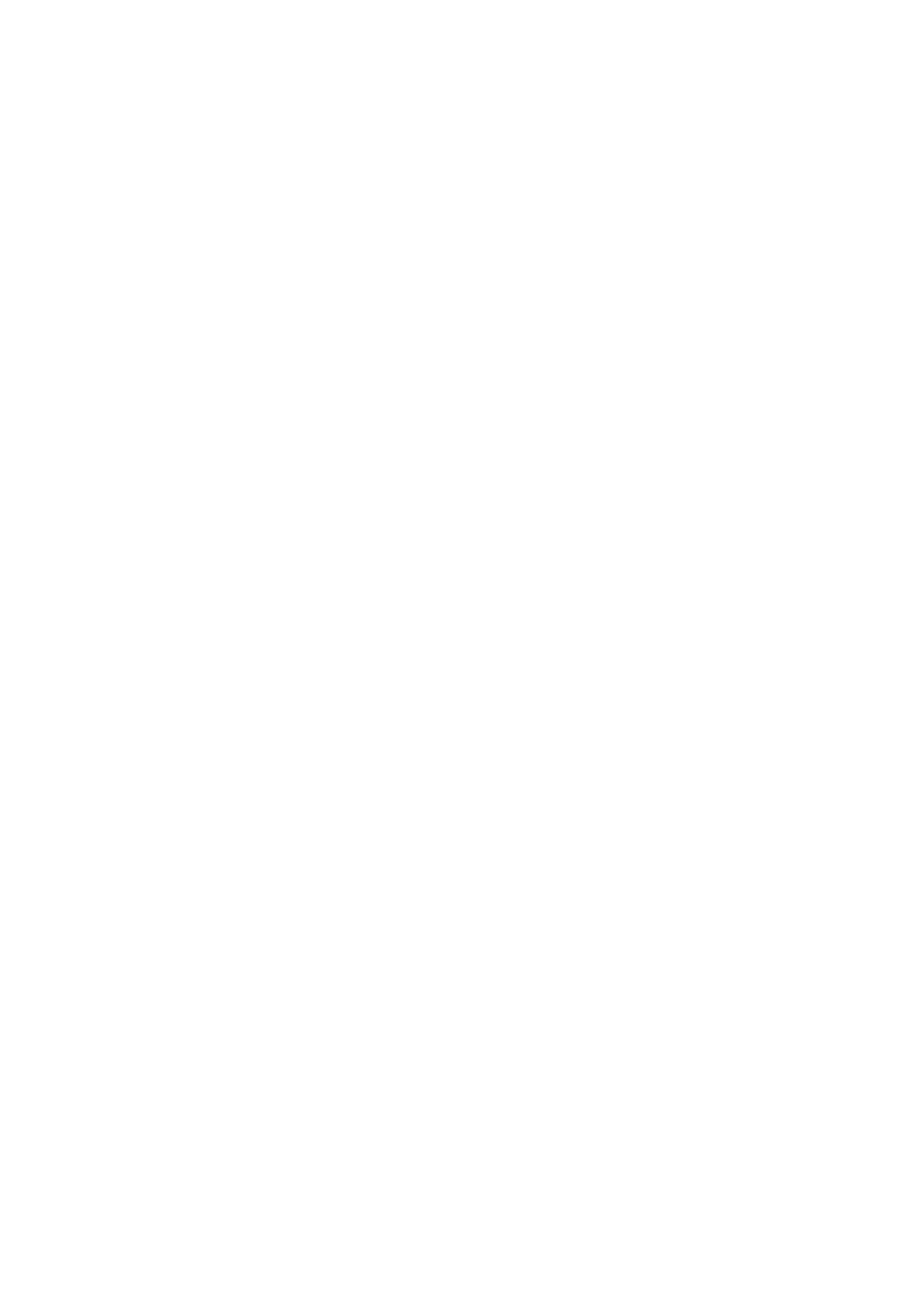

## **1 Welcome**

Chairperson L Corrick commenced the meeting and welcomed all in attendance.

## **2 Apologies**

Resolution number AE/2022/25

MOVED by Chairperson L Corrick, seconded by Deputy Chairperson M Watson:

## **That the Albert-Eden Local Board:**

**a) note the apology from Councillor Christine Fletcher for absence.**

**CARRIED**

## **3 Declaration of Interest**

There were no declarations of interest.

## **4 Confirmation of Minutes**

Resolution number AE/2022/26

MOVED by Member J Maskill, seconded by Member C Robertson:

#### **That the Albert-Eden Local Board:**

**a) confirm the minutes of its ordinary meeting, held on Tuesday, 15 February 2022, as true and correct.**

**CARRIED**

#### **5 Leave of Absence**

There were no leaves of absence.

#### **6 Acknowledgements**

There were no acknowledgements.

## **7 Petitions**

There were no petitions.

#### **8 Deputations**

## **8.1 Deputation - Anna Radford – Mt Albert Community Representation**

Anna Radford – local resident, and Yo Heta-Lensen - Ngāpuhi, Ngāti Hine, were in attendance via Microsoft Teams to deliver a presentation to the local board regarding Mt Albert community representation at local board public meetings.

Resolution number AE/2022/27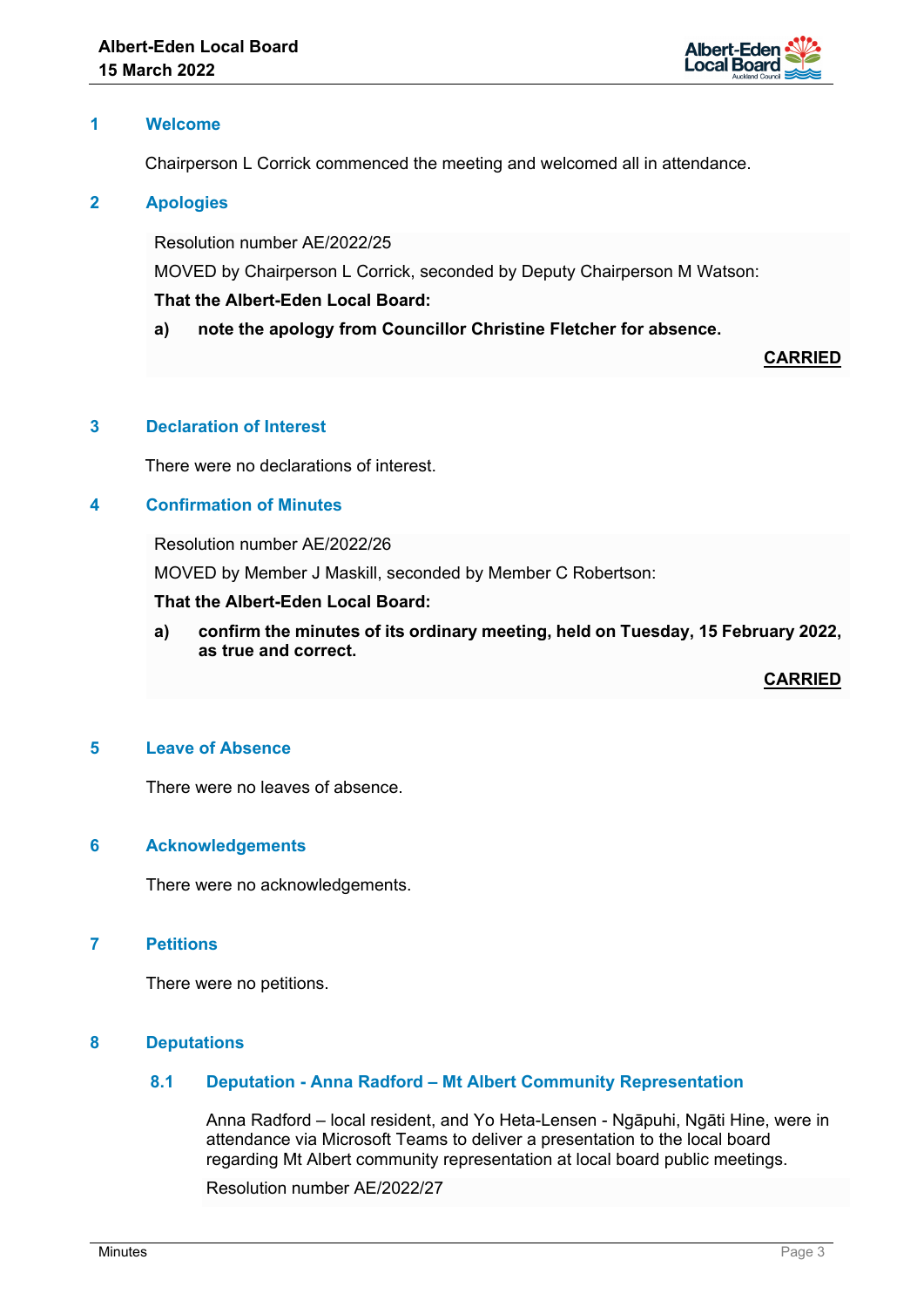

MOVED by Deputy Chairperson M Watson, seconded by Member WM McKenzie:

#### **That the Albert-Eden Local Board:**

**a) thank Anna Radford – local resident, and Yo Heta-Lensen - Ngāpuhi, Ngāti Hine, for their attendance.**

## **CARRIED**

Note: Member R Langton requested a Point of Order and asked why the local board could not discuss the Tūpuna Maunga o Tāmaki Makaurau Authority, the judicial review and Maunga in the local board area.

 Chairperson L Corrick reiterated that the judicial review, maunga and Tūpuna Maunga o Tāmaki Makaurau Authority are not matters within the board's remit and cited Standing Orders 7.7.3 d).

## **9 Public Forum**

## **9.1 Public Forum - David Riley, Reading Warrior**

David Riley, Reading Warrior, was in attendance via Microsoft Teams to provide a brief presentation, reporting back to the local board following his successful Albert-Eden Quick Response Round Two 2021/2022 Grant.

Resolution number AE/2022/28

MOVED by Member K Smith, seconded by Member J Maskill:

**That the Albert-Eden Local Board:** 

**a) thank David Riley, Reading Warrior, for his attendance and Public Forum presentation.**

**CARRIED**

# **9.2 Public Forum - Learning at the Point Community Kindergarten**

Kristina Walkley – Head Teacher/Manager, and Julie Daniels – Secretary, Learning at the Point Community Kindergarten, were in attendance via Microsoft Teams to provide the local board with a brief presentation outlining the group's work and community engagement activities from over the past year.

A powerpoint presentation was tabled for this item. A copy of the presentation has been placed on the official minutes and is available on the Auckland Council website as a minutes attachment.

Resolution number AE/2022/29

MOVED by Deputy Chairperson M Watson, seconded by Member K Smith:

#### **That the Albert-Eden Local Board:**

**a) thank Kristina Walkley – Head Teacher/Manager, and Julie Daniels – Secretary, Learning at the Point Community Kindergarten, for their attendance and Public Forum presentation.**

#### **CARRIED**

## **Attachments**

A 20220315 Albert-Eden Local Board, Item 9.2: Public Forum - Learning at the Point Community Kindergarten - Powerpoint Presentation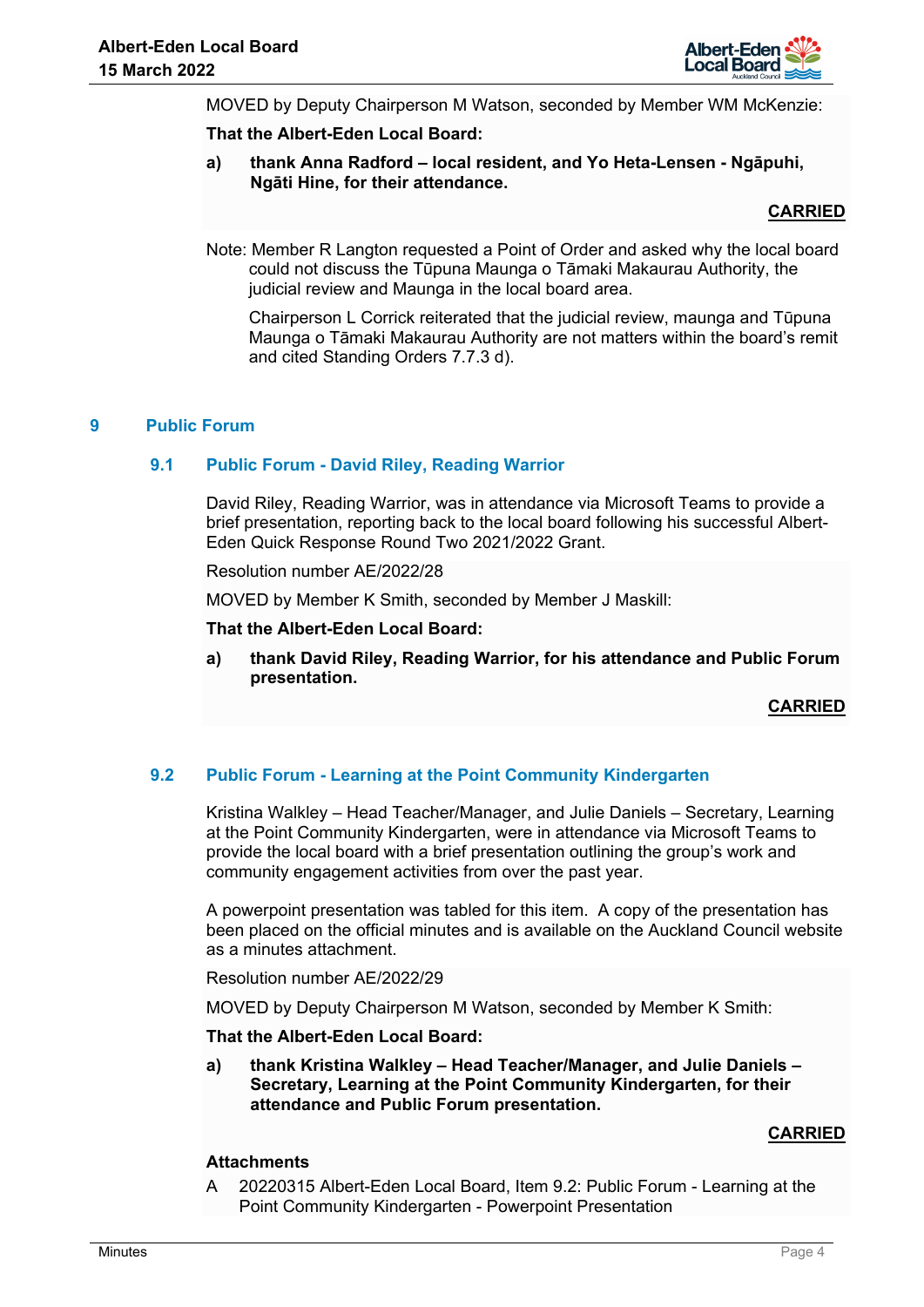

## **9.3 Public Forum - Adrien Top and Raoul Verhaegen - Road safety and the New North Road upgrade**

Adrien Top and Raoul Verhaegen were in attendance via Microsoft Teams to provide the local board a brief presentation regarding road safety and the New North Road upgrade.

Resolution number AE/2022/30

MOVED by Member C Robertson, seconded by Member J Maskill:

## **That the Albert-Eden Local Board:**

**a) thank Adrien Top and Raoul Verhaegen for their attendance and Public Forum presentation and note the importance raised regarding including education alongside infrastructure.**

**CARRIED**

# **9.4 Public Forum - Mark Graham - Speed and Road Safety**

Mark Graham was in attendance via Microsoft Teams to outline his continued advocacy regarding speed and road safety in the local board area.

Resolution number AE/2022/31

MOVED by Member C Robertson, seconded by Member J Maskill:

**That the Albert-Eden Local Board:** 

**a) thank Mark Graham for his attendance and Public Forum presentation.**

**CARRIED**

Note: The chairperson adjourned the meeting at 3.51pm following item 9.4. The chairperson recovened the meeting at 3.57pm.

## **10 Extraordinary Business**

There was no extraordinary business.

## **11 Notices of Motion**

Under Standing Orders 2.5.1 and 2.5.2, a Notice of Motion was presented by Member J Maskill and Member C Robertson for consideration under item 12.

#### **12 Notice of Motion - Member J Maskill - Waste Minimisation in Albert-Eden**

Resolution number AE/2022/32

MOVED by Member J Maskill, seconded by Member C Robertson:

#### **That the Albert-Eden Local Board:**

**a) request that staff communicate all up-to-date regional messaging on waste reduction and recycling rules to Albert-Eden residents and businesses via Albert-Eden Local Board's communication channels; and encourages innovation in extending these channels for this purpose.**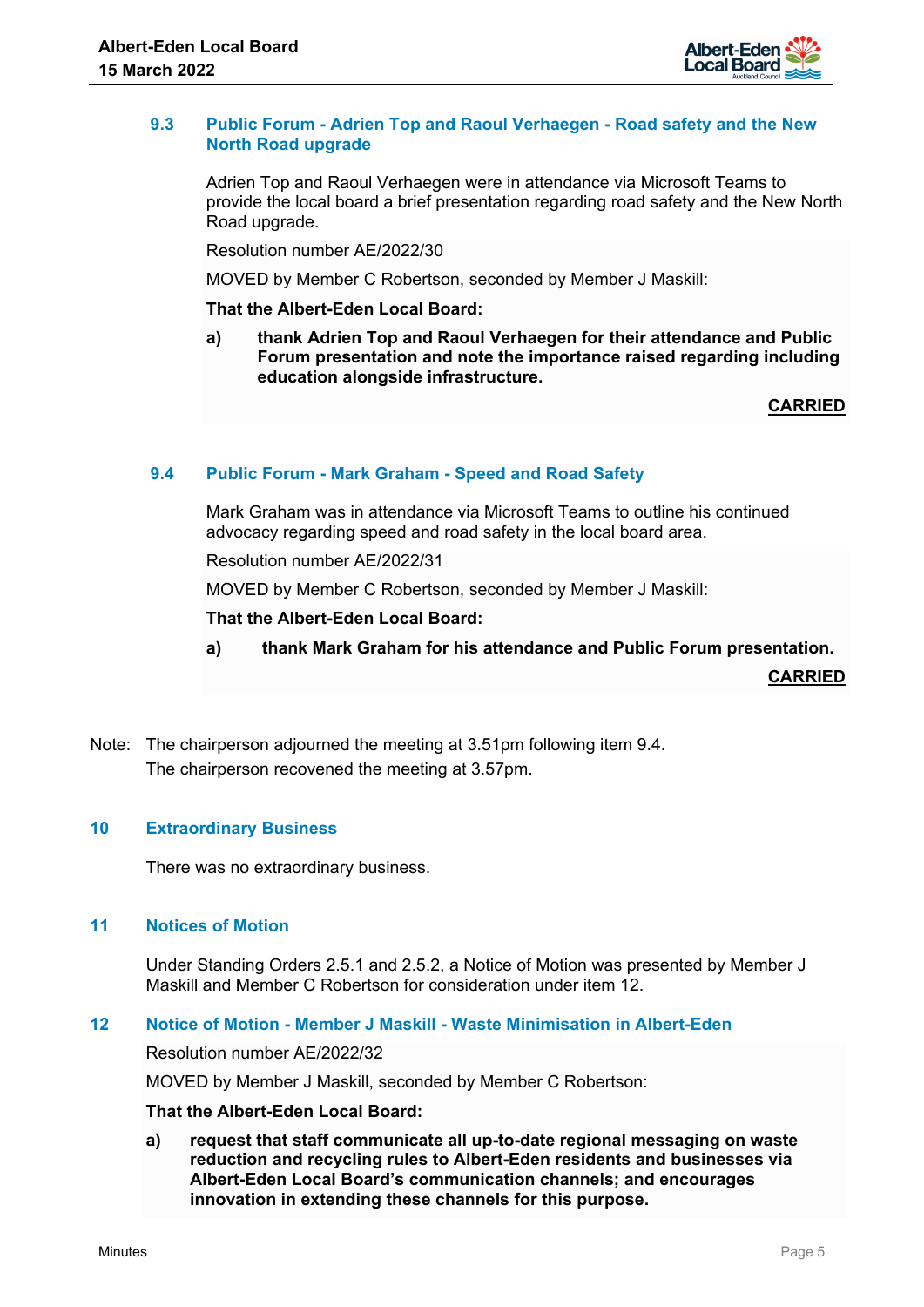

- **b) note that, in Ōtara and Manurewa, a scheme is being trialed to promote better understanding of rules relating to permitted and prohibited items in recycling and rubbish bins.**
- **c) request that staff consider extending the Ōtara/Manurewa trials, and/or adopting any scheme that eventuates from them, in Albert-Eden.**
- **d) request that staff consider timing the launching of the trial or scheme in Albert-Eden in conjunction with the opening of Waiōrea, the new Community Education and Recycling Centre at Western Springs Garden.**
- **e) request that staff use Albert-Eden Local Board's communication channels to encourage Albert-Eden-based applications to the Auckland Council Waste Minimisation and Innovation Fund to promote or achieve waste minimisation and reuse and recycling, particularly for both:** 
	- **i) construction waste, given the high rate of construction in our area, and**
	- **ii) the retail industry.**
- **f) request that resolutions a) e) are forwarded to all local boards.**

**CARRIED**

## **13 Outdoor Fitness Provision Service Assessment**

Annette Richards – Parks and Places Specialist, Debra Langton – Parks, Sport and Recreation Portfolio Manager, Jody Morley – Area Operations Manager, and David Barker - Parks & Places Team Leader, were in attendance via Microsoft Teams to speak to the report.

MOVED by Chairperson L Corrick, seconded by Member K Smith:

That the Albert-Eden Local Board:

- a) receive the Outdoor Fitness Provision (and selected amenities provision) Service Assessment (March 2022) in Attachment A.
- b) request staff to amend the Outdoor Fitness Provision Service Assessment to include under "Skate, Learn to Ride, and BMX tracks" (page 29), under "additional locations for provision", 'Ewington Reserve', 'Potters Park' and Cornwall Park Trust, so that these parks can be investigated for future skate provision in Albert-Eden.
- c) thank Annette Richards Parks and Places Specialist, Debra Langton Parks, Sport and Recreation Portfolio Manager, Jody Morley – Area Operations Manager, and David Barker - Parks & Places Team Leader, for their attendance via Microsoft Teams.
- Note: The local board agreed to pause discussion of item 13 and let the item lie on the table to enable the board to discuss confidential items C1 and C2, due to limited staff availability for those items.
- Note: Consideration and discussion of item 13 continued following completion of items C1 and C2 and the return to the open segment of the meeting.

An amendment was moved by Deputy Chairperson M Watson, seconded by Member G Easte

b) request that the report be forwarded to Community Facilities staff and request that staff workshop the recommendations within the report and any other local board member suggestions for the next work programme.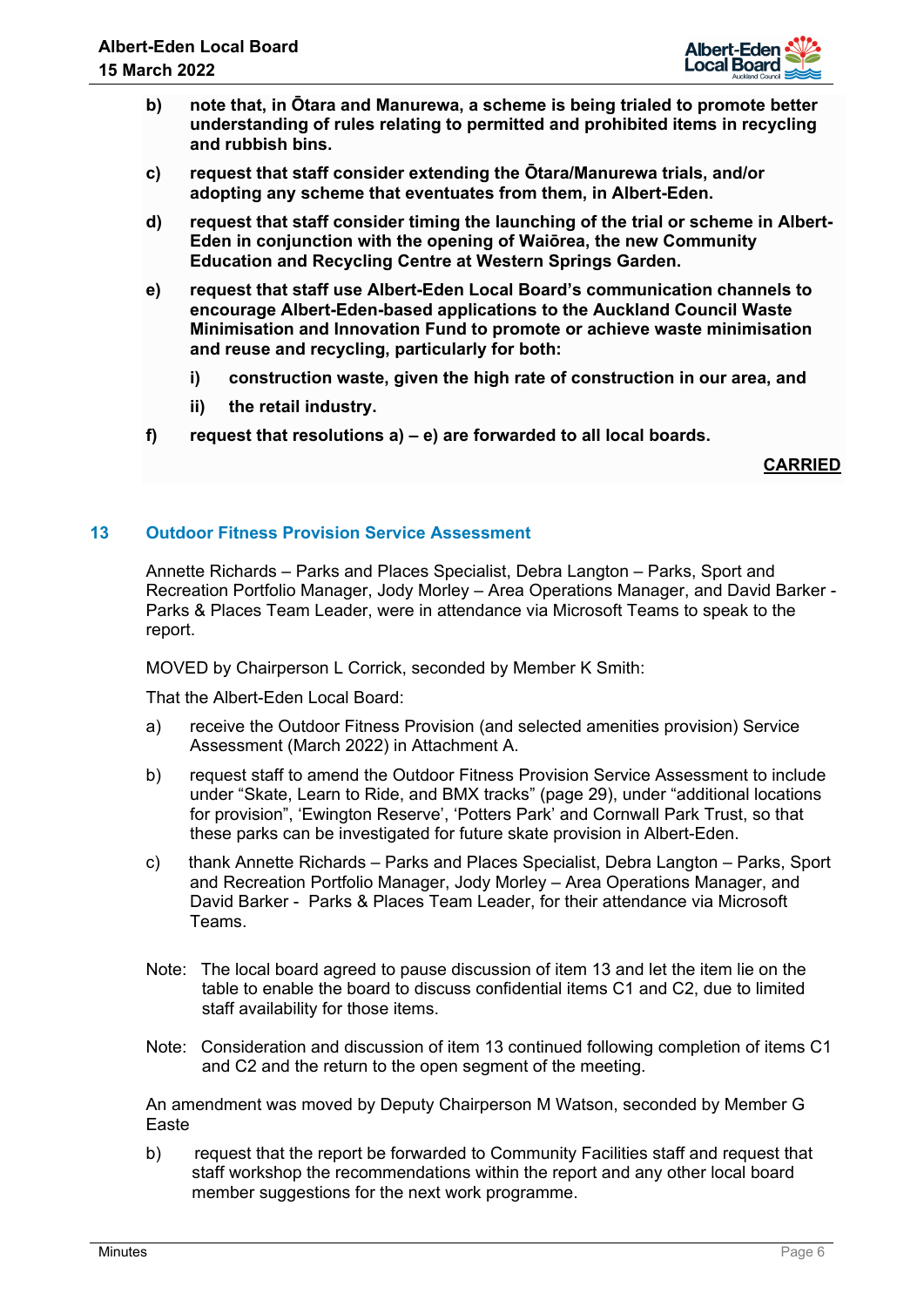

c) note that amenities for the future western end suburb park, as agreed by the local board in December 2019, at Chamberlain Park should be included in the recommendations.

Voting was made via voice. Voting was tied 4 to 4.

The chairperson exercised her casting vote against. The amendment was LOST.

The chairperson put the substantive motion.

The motion was put in parts.

Resolution number AE/2022/33

MOVED by Chairperson L Corrick, seconded by Member K Smith:

## **That the Albert-Eden Local Board:**

- **a) receive the Outdoor Fitness Provision (and selected amenities provision) Service Assessment (March 2022) in Attachment A.**
- **c) thank Annette Richards Parks and Places Specialist, Debra Langton Parks, Sport and Recreation Portfolio Manager, Jody Morley – Area Operations Manager, and David Barker - Parks & Places Team Leader, for their attendance via Microsoft Teams.**

**CARRIED**

Resolution number AE/2022/34

MOVED by Chairperson L Corrick, seconded by Member K Smith:

## **That the Albert-Eden Local Board:**

**b) request staff to amend the Outdoor Fitness Provision Service Assessment to include under "Skate, Learn to Ride, and BMX tracks" (page 29), under "additional locations for provision", 'Ewington Reserve', 'Potters Park' and Cornwall Park Trust, so that these parks can be investigated for future skate provision in Albert-Eden.** 

Voting was made via voice. Voting was tied 4 to 4. The chairperson exercised her casting vote FOR. The motion was CARRIED.

#### **CARRIED**

Note: Item 23: Procedural motion to exclude the public was considered prior to Item 14: Local board input to development of Auckland Transport's Interim Speed Management Plan.

## **23 Procedural motion to exclude the public**

Resolution number AE/2022/35

MOVED by Chairperson L Corrick, seconded by Deputy Chairperson M Watson:

**That the Albert-Eden Local Board:** 

**a) exclude the public from the following part(s) of the proceedings of this meeting.** 

**The general subject of each matter to be considered while the public is excluded, the reason for passing this resolution in relation to each matter, and the specific grounds under section 48(1) of the Local Government Official Information and Meetings Act 1987 for the passing of this resolution follows.**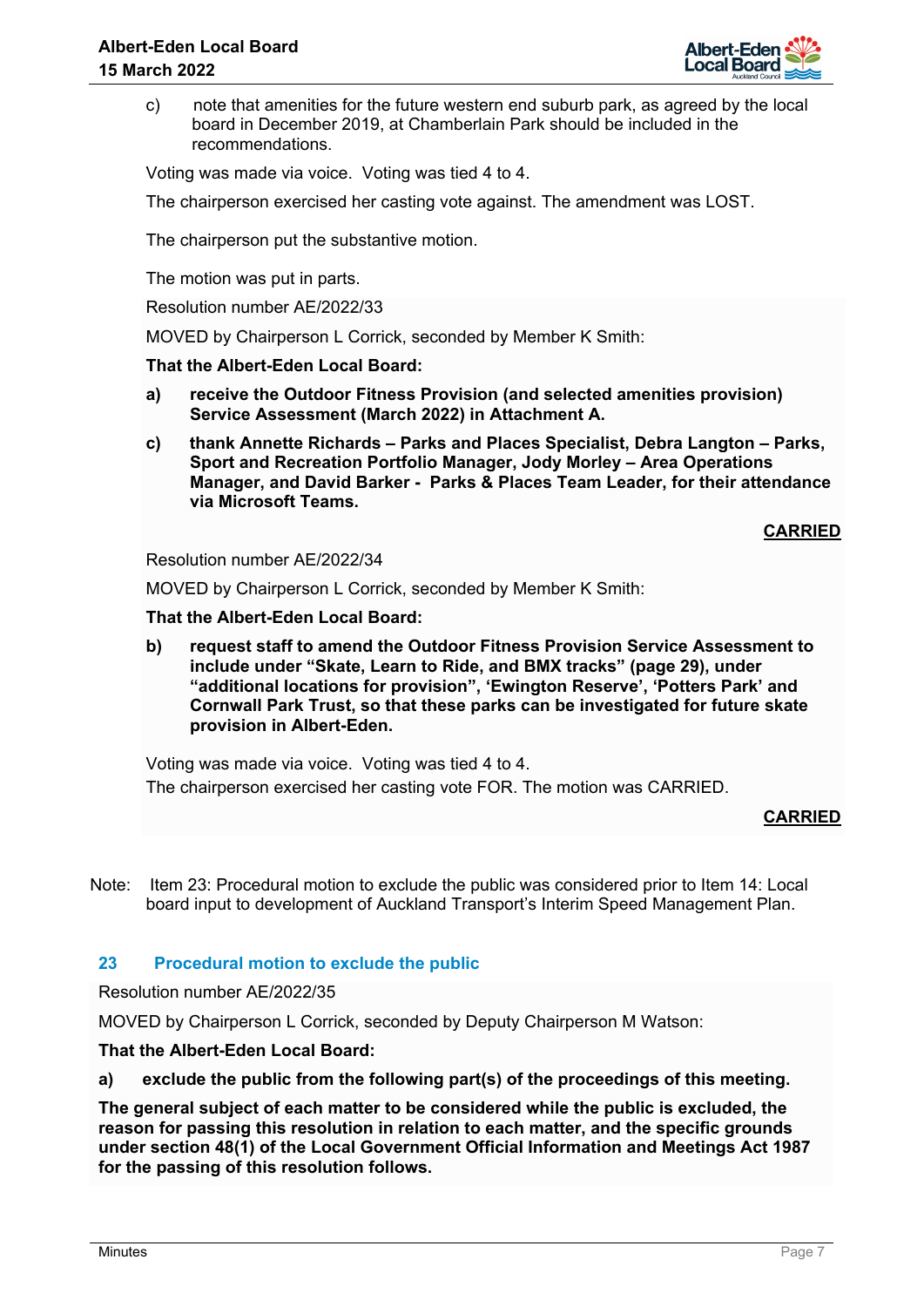

**This resolution is made in reliance on section 48(1)(a) of the Local Government Official Information and Meetings Act 1987 and the particular interest or interests protected by section 6 or section 7 of that Act which would be prejudiced by the holding of the whole or relevant part of the proceedings of the meeting in public, as follows:**

## **C1 Acquisition of land from Watercare - 27 La Veta Avenue, Mount Albert**

| Reason for passing this<br>resolution in relation to each<br>matter                                                                                                                   | Particular interest(s) protected<br>(where applicable)                                                                                                                                                                                                                                                                    | Ground(s) under section 48(1)<br>for the passing of this resolution                                                                                                                                |
|---------------------------------------------------------------------------------------------------------------------------------------------------------------------------------------|---------------------------------------------------------------------------------------------------------------------------------------------------------------------------------------------------------------------------------------------------------------------------------------------------------------------------|----------------------------------------------------------------------------------------------------------------------------------------------------------------------------------------------------|
| The public conduct of the part of<br>the meeting would be likely to<br>result in the disclosure of<br>information for which good<br>reason for withholding exists<br>under section 7. | s7(2)(i) - The withholding of the<br>information is necessary to<br>enable the local authority to<br>carry on, without prejudice or<br>disadvantage, negotiations<br>(including commercial and<br>industrial negotiations).<br>In particular, the report contains<br>details regarding negotiations<br>not yet finalised. | s48(1)(a)<br>The public conduct of the part of<br>the meeting would be likely to<br>result in the disclosure of<br>information for which good<br>reason for withholding exists<br>under section 7. |

| C <sub>2</sub><br><b>Own Your Own Home Scheme</b>                                                                                                                                     |                                                                                                                                                                                                                                                                                                                                                                                                                                                                                                                                 |                                                                                                                                                                                                    |  |  |
|---------------------------------------------------------------------------------------------------------------------------------------------------------------------------------------|---------------------------------------------------------------------------------------------------------------------------------------------------------------------------------------------------------------------------------------------------------------------------------------------------------------------------------------------------------------------------------------------------------------------------------------------------------------------------------------------------------------------------------|----------------------------------------------------------------------------------------------------------------------------------------------------------------------------------------------------|--|--|
| Reason for passing this<br>resolution in relation to each<br>matter                                                                                                                   | Particular interest(s) protected<br>(where applicable)                                                                                                                                                                                                                                                                                                                                                                                                                                                                          | Ground(s) under section 48(1)<br>for the passing of this resolution                                                                                                                                |  |  |
| The public conduct of the part of<br>the meeting would be likely to<br>result in the disclosure of<br>information for which good<br>reason for withholding exists<br>under section 7. | $s7(2)(c)(i)$ - The withholding of<br>the information is necessary to<br>protect information which is<br>subject to an obligation of<br>confidence or which any person<br>has been or could be compelled<br>to provide under the authority of<br>any enactment, where the<br>making available of the<br>information would be likely to<br>prejudice the supply of similar<br>information or information from<br>the same source and it is in the<br>public interest that such<br>information should continue to<br>be supplied. | s48(1)(a)<br>The public conduct of the part of<br>the meeting would be likely to<br>result in the disclosure of<br>information for which good<br>reason for withholding exists<br>under section 7. |  |  |
|                                                                                                                                                                                       | In particular, the report contains<br>information covered in<br>confidential Finance and<br>Performance workshops and<br>information relating to<br>commercial activities that affect<br>private landowners and<br>negotiations associated with<br><b>Auckland Council's Own Your</b><br>Own Home Scheme portfolio<br>which has not been finalised or<br>released publicly. The report and<br>resolutions remain confidential<br>until the reason for<br>confidentiality no longer applies.                                     |                                                                                                                                                                                                    |  |  |

The text of these resolutions is made available to the public who are present at the meeting and form part of the minutes of the meeting.

# **CARRIED**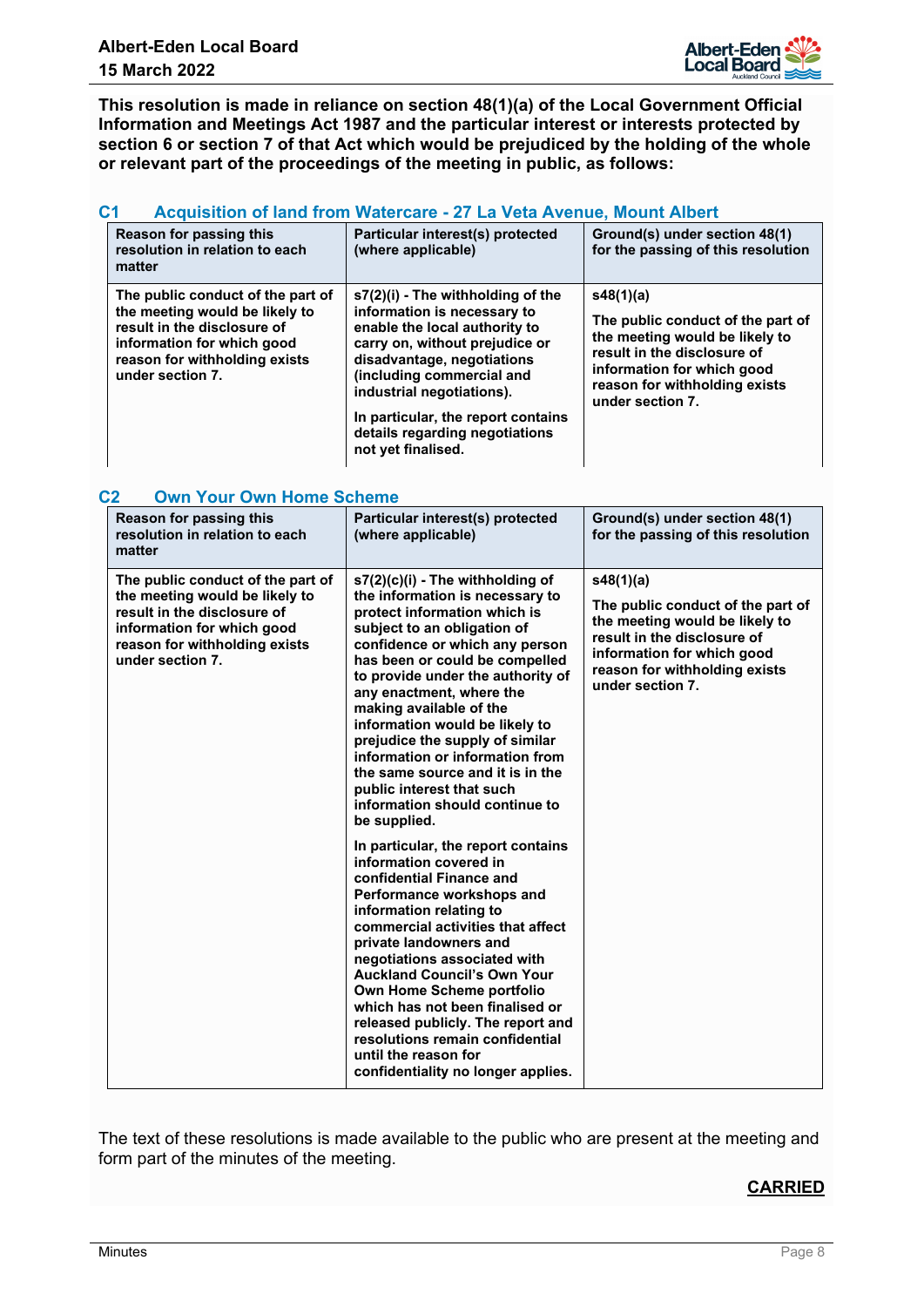

5.10pm The public was excluded.

Resolutions in relation to the confidential items are recorded in the confidential section of these minutes and are not publicly available.

## **RESTATEMENTS**

It was resolved while the public was excluded:

**C1 Acquisition of land from Watercare - 27 La Veta Avenue, Mount Albert**

#### **Restatement**

- **d) confirm that the resolutions, report and attachment remain confidential until reasons for confidentiality no longer exist.**
- **e) thank Katerina Marinkovich Specialist Technical Statutory Advisor, and Alan Walton - Principal Property Advisor, for their attendance via Microsoft Teams.**

**CARRIED**

#### **C2 Own Your Own Home Scheme**

#### **Restatement**

- **f) agree the report and resolutions remain confidential until the reason for confidentiality no longer applies.**
- **g) Marian Webb General Manager, Assets and Delivery, Kim O'Neill Head of Property and Commercial Business, Dawson Mutu – Development Manager, and Allan Young – General Manager Development, for their attendance via Microsoft Teams.**

**CARRIED**

6.18pm The public was re-admitted.

## **14 Local board input to development of Auckland Transport's Interim Speed Management Plan**

MOVED by Member K Smith, seconded by Chairperson L Corrick:

That the Albert-Eden Local Board:

- a) request that Auckland Transport embed the following principles into speed management:
	- i) Consistency aim for consistent speed limits across areas to reduce confusion for drivers;
	- ii) Practicality design a practical speed management regime so that it will be accepted and observed by drivers;
	- iii) Many tools implement other tools in order to achieve safer roads including enforcement, maintenance, design and physical devices to slow speeds.

An amendment was moved by Deputy Chairperson M Watson, seconded by Member C Robertson

a) support the Interim Auckland Speed Management Plan.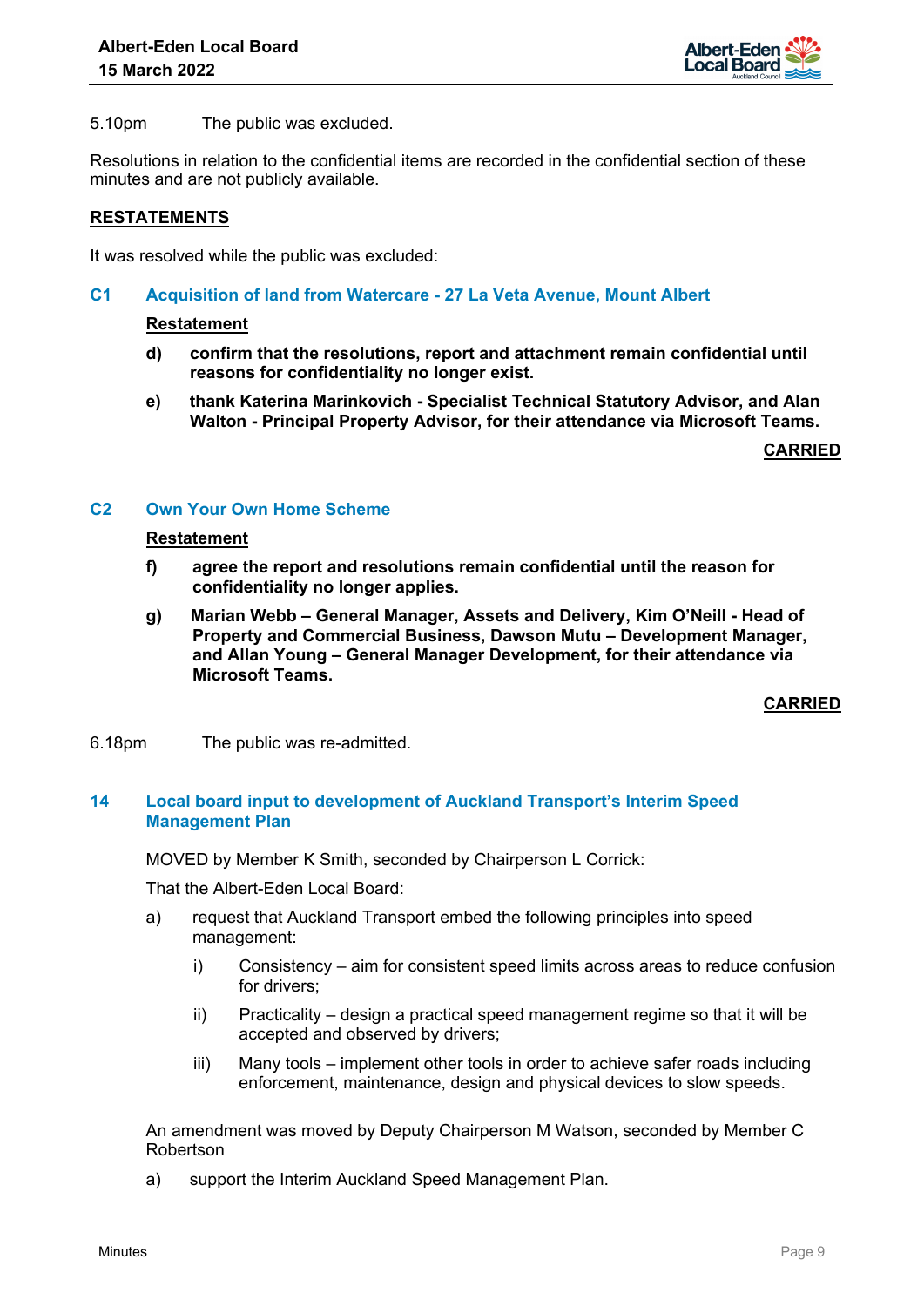

- b) recommend that, while supporting the reduction of speed as being only one important aspect of achieving Vision Zero outcomes, there needs to be an integrated response including the use of road corridor treatments, gateway treatments, landscaping, education and a greater culture shift . These must combine to create low / slow traffic neighbourhoods that prioritise safety for pedestrians and micromobility users, and disincentivise through traffic.
- c) recommend that the following areas within the local board area be reviewed for consideration for lowering speed limits when staff develop the proposed plan:
	- i) Bird Streets block, Point Chevalier noting it is the only section not included in Tranche 2A and 2B
	- ii) Fowlds Avenue block, St Lukes given the regular concerns raised by local residents
	- iii) Springleigh Avenue block, Mt Albert given it feeds into the Waterview Shared Path and the Albert-Eden Local Board could not afford the traffic calming as part of the Local Board Transport Capital Fund
	- iv) Hendon Avenue to Richardson Road block, Owairaka, noting that Kāinga Ora have undertaken significant traffic calming as part of their urban regeneration programme
	- v) Dominion Road Parallel Cycle routes that have not fully delivered the safer speeds sought
	- vi) All streets in Albert-Eden that currently have traffic calming features (for example, speed bumps, chicanes, road narrowing speed tables) to assist with consistently safer speeds noting Albert-Eden has funded several area-wide traffic calming projects since 2010.

Voting was made via voice. Voting was tied 4 to 4.

The chairperson exercised her casting vote against. The amendment was LOST.

Note: Member J Maskill requested that her assenting vote be recorded.

The chairperson put the substantive motion.

Resolution number AE/2022/36

MOVED by Member K Smith, seconded by Chairperson L Corrick:

## **That the Albert-Eden Local Board:**

- **a) request that Auckland Transport embed the following principles into speed management:** 
	- **i) Consistency aim for consistent speed limits across areas to reduce confusion for drivers;**
	- **ii) Practicality design a practical speed management regime so that it will be accepted and observed by drivers;**
	- **iii) Many tools implement other tools in order to achieve safer roads including enforcement, maintenance, design and physical devices to slow speeds.**

## **CARRIED**

Note: Deputy Chairperson M Watson abstained from voting on the substantive motion and requested that her abstention be recorded.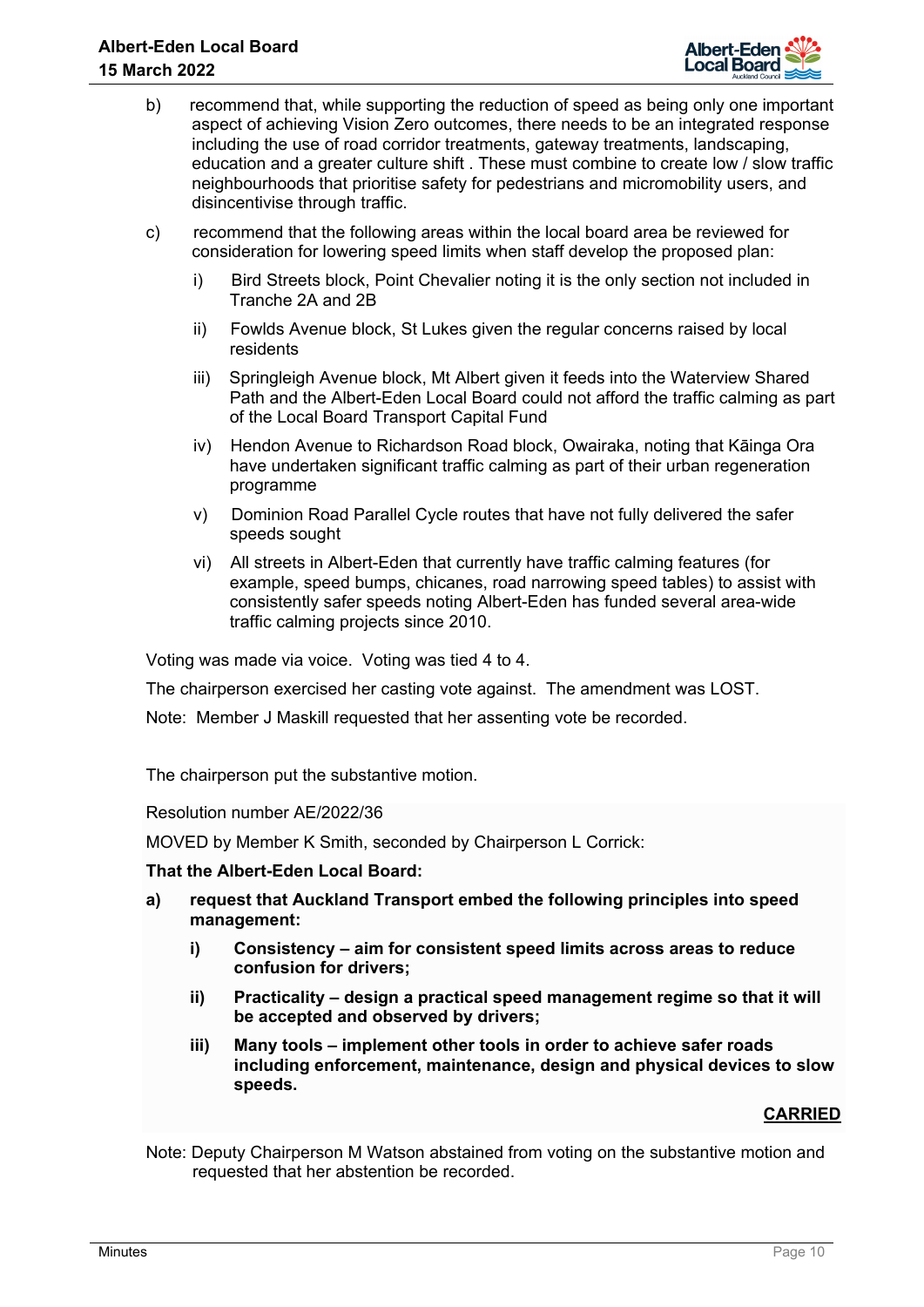

## **15 Council-Controlled Organisations Quarterly Update: Quarter Two, 2021/2022**

Resolution number AE/2022/37

MOVED by Chairperson L Corrick, seconded by Member K Smith:

#### **That the Albert-Eden Local Board:**

- **a) receive the Council-Controlled Organisations Quarterly Report for Quarter Two 2021/2022.**
- **b) approve updates to the Albert-Eden Joint Council-Controlled Organisation Engagement Plan 2021/2022.**

**CARRIED**

#### **16 Local board feedback on resource management system reform: 'Our future resource management system'**

Resolution number AE/2022/38

MOVED by Chairperson L Corrick, seconded by Member K Smith:

## **That the Albert-Eden Local Board:**

**a) note the Albert-Eden Local Board's feedback on the resource management system reform: 'Our future resource management system (Attachment A), as authorised via the local board's urgent decision-making process.**

**CARRIED**

#### **17 Albert-Eden-Puketāpapa Ward Councillors' Updates**

Resolution number AE/2022/39

MOVED by Member C Robertson, seconded by Member G Easte:

#### **That the Albert-Eden Local Board:**

**a) receive Albert-Eden-Puketāpapa Ward Councillor Cathy Casey's verbal update.**

**CARRIED**

## **18 Chairperson's Report**

Resolution number AE/2022/40

MOVED by Member K Smith, seconded by Member C Robertson:

#### **That the Albert-Eden Local Board:**

**a) receive Chairperson Corrick's verbal March 2022 report.**

**CARRIED**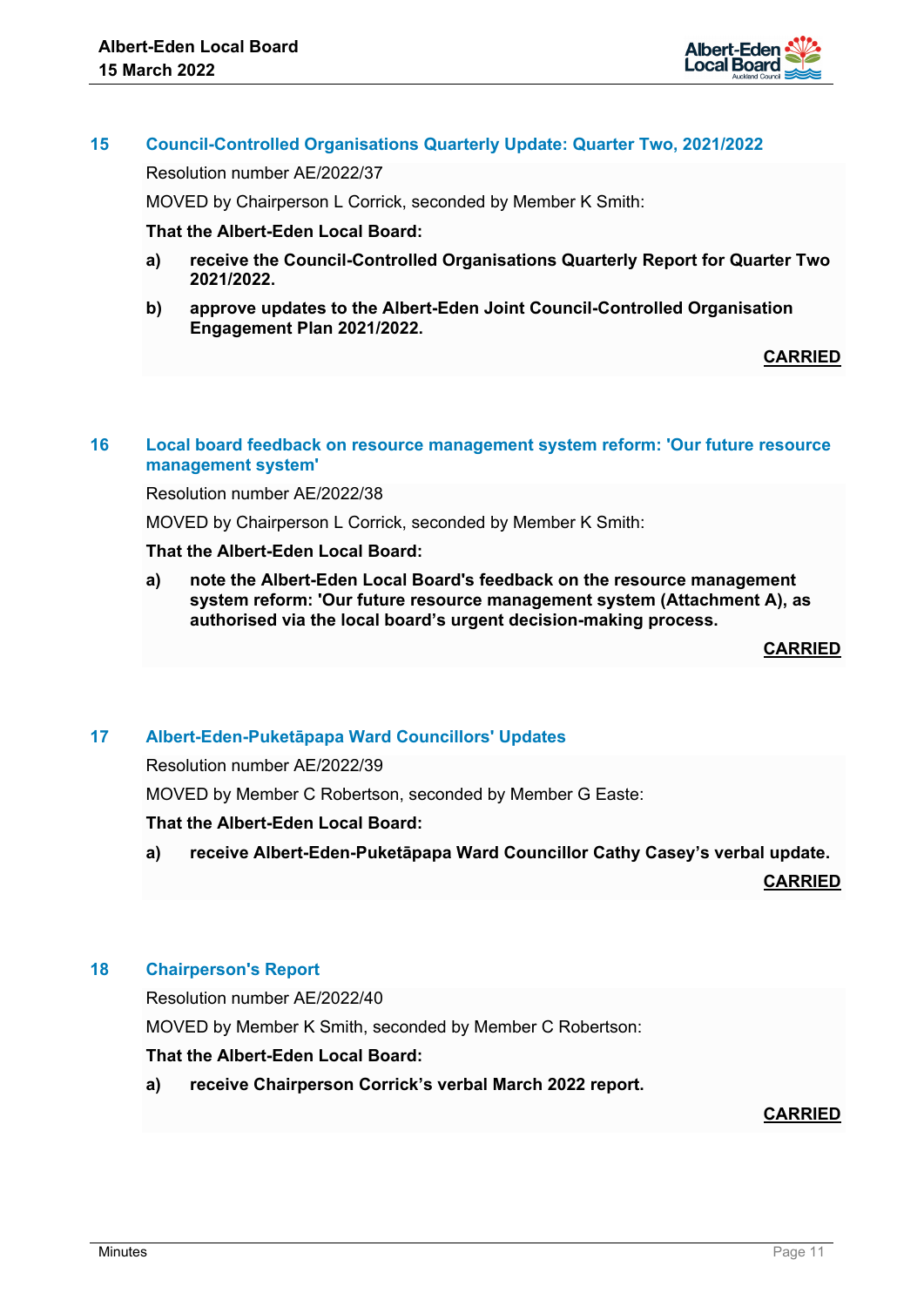

## **19 Board Members' Reports**

Resolution number AE/2022/41

MOVED by Chairperson L Corrick, seconded by Deputy Chairperson M Watson:

#### **That the Albert-Eden Local Board:**

- **a) receive Member C Robertson and Deputy Chairperson M Watson's Board Reports for March 2022.**
- **b) receive Member K Smith's verbal Board Report for March 2022.**

**CARRIED**

## **20 Albert-Eden Local Board 2022 Governance Forward Work Calendar**

Resolution number AE/2022/42

MOVED by Deputy Chairperson M Watson, seconded by Member G Easte:

#### **That the Albert-Eden Local Board:**

**a) note the March 2022 edition of the Albert-Eden Local Board 2022 Governance Forward Work Calendar.** 

#### **CARRIED**

## **21 Albert-Eden Local Board Workshop Records**

A document was tabled for this item. A copy of the document has been placed on the official minutes and is available on the Auckland Council website as a minutes attachment.

Resolution number AE/2022/43

MOVED by Chairperson L Corrick, seconded by Member G Easte:

#### **That the Albert-Eden Local Board:**

- **a) receive the Albert-Eden Local Board Workshop Records for the workshops held on the 22 February 2022 and 1 and 8 March 2022.**
- **b) receive the revised tabled Albert-Eden Local Board Workshop Record for the workshop held on the 1 March 2022.**

#### **CARRIED**

## **Attachments**

A 20220315 Albert-Eden Local Board, Item 21: Albert-Eden Local Board Workshop Records - Albert-Eden Local Board Workshop Record - 1 March 2022 (Revised)

#### **22 Consideration of Extraordinary Items**

There was no consideration of extraordinary items.

Note: Item 23: Procedural motion to exclude the public was considered prior to Item 14: Local board input to development of Auckland Transport's Interim Speed Management Plan.